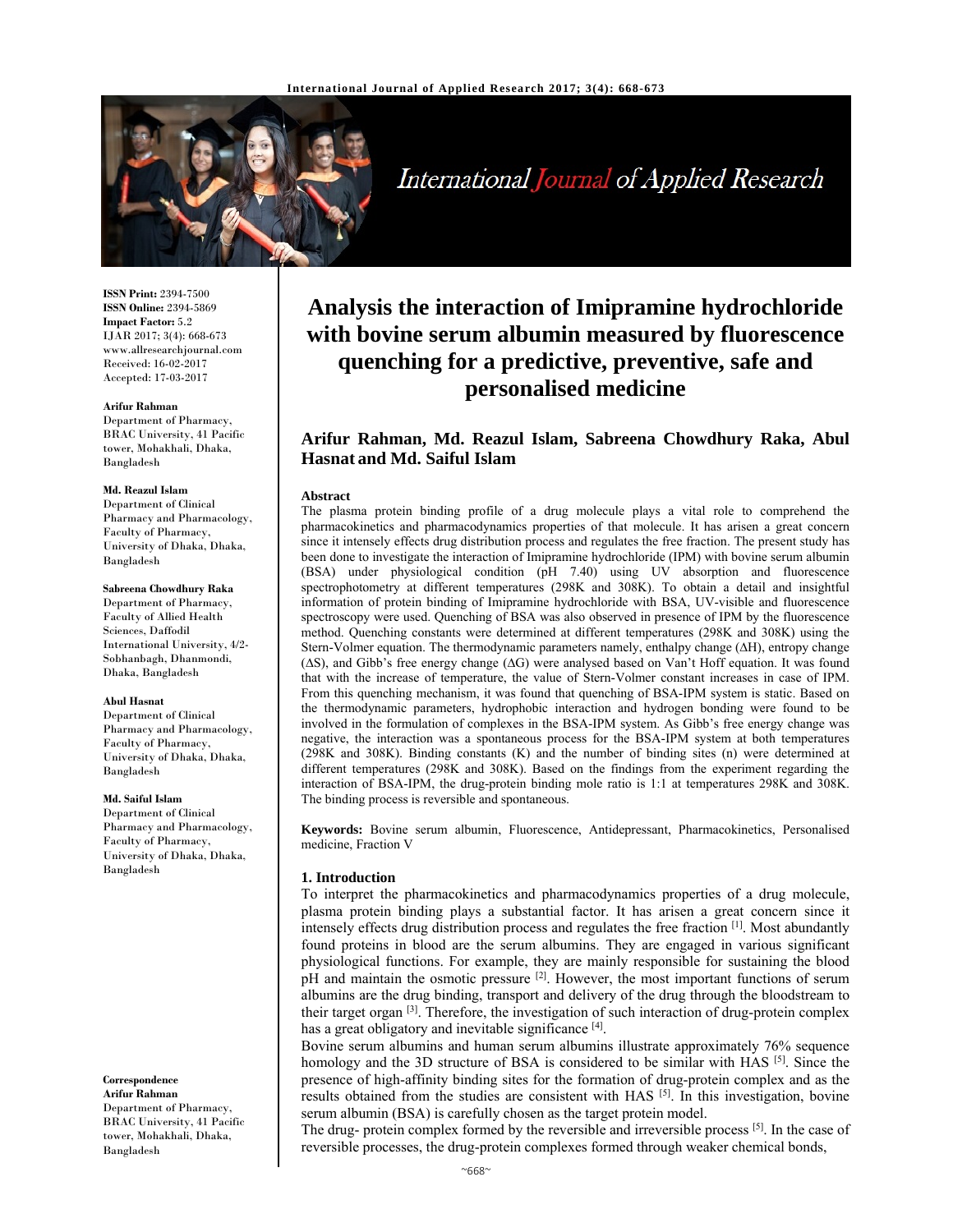for example, hydrogen bonds or Van der Waals forces [7]. The reversible drug-protein complex formation has attained a great concern in pharmacokinetics. The formation of the irreversible drug-protein complex is due to the chemical activation of the drug candidates, which then tends to bind with the protein or macromolecule through stronger chemical bonds, for example, covalent bonds [9]. Due to the formation of irreversible drug-protein complex formation or reactive chemical intermediates, it is chiefly responsible for certain types of toxicities, for example, chemical carcinogenesis which may occur as a result of prolong use. If protein binding of a drug molecule is declined, the free concentration of that drug will increase eventually. Therefore, more drugs will be available to interact with the receptor site. This will produce an intense pharmacological effect [11]. The duration of action of a drug molecule is also influenced by the protein binding.

Although researchers have performed various experiments to elucidate the structure, the properties of serum albumin and their possible way of interaction with small molecules such as dyes, drugs and toxic chemicals using the fluorescence method [14-17]. But there has been no report on the interaction of Imipramine with protein albumin. In this regards, the present work has been performed to obtain a detail and insightful information of protein binding of Imipramine hydrochloride with BSA by considering the interactions using mainly UV-visible and fluorescence spectroscopy. The aim is to optimise the use of Imipramine as a predictive, preventive, safe and personalised medicine.

## **Materials and method**

For the study of the reactivity of chemical and biological systems, spectroscopic methods are the most influential tool. As it permits a nonintrusive measurement of substances at low concentrations, it is widely used for the measurement under physiological conditions [18-19]. Here fluorescence spectroscopy and UV spectroscopy were used to perform the study. 100 ml of a 0.1M solution of Imipramine hydrochloride was prepared as the stock solution by taking 2.9983g of Imipramine hydrochloride (Mol. Wt. 299.836) in a 100 ml volumetric flask and dissolving in nano-pure water. Bovine serum albumin (BSA) was used as the target protein model. Bovine serum albumin is a fatty acid-free, fraction V, and 96-98% pure protein which was purchased from the Sigma-Aldrich Chemical CO, USA. A solution of BSA was prepared at a concentration of  $2.5 \times 10^{-6}$  M by measuring 41.875 mg of protein correctly and dissolving in a 250 ml volumetric flask with nano-pure water. The process was done carefully in order to ensure that there was no foam formation. The protein solution was preserved at 4o C until further use. Since BSA is a fluorescence active molecule in this system, the intensities at the excitation wavelength of 280 nm and 293 nm for BSA were taken. The fluorescence spectra were measured at different temperatures (298 K and 308 K).

#### **Results and discussion**

## **Analysis of fluorescence quenching mechanism**

Fluorescence quenching is the reduction of the quantum yield of fluorescence from a fluorophore. When a fluorophore is substantially induced with quencher molecule by a variety of molecular interaction (i.e. excited state reactions, energy transfer, molecular rearrangements and

ground-state complex formation) quenching of fluorescence is evident [23-24].

In order to ensure the quenching mechanism, the fluorescence data are usually evaluated by Stern-Volmer equation  $[25]$ :

$$
F_0/F = 1 + K_{SV}[Q]
$$

Here  $F_0$  and F are the fluorescence intensities of BSA in the absence and presence of quencher, respectively. [Q] denotes the concentration of quencher which is IPM in this case, and  $K_{SV}$  is the Stern-Volmer quenching constant, which signposts the strength of the interaction between the IPM and BSA.  $K_{SV}$  is the slope of the plot of  $F_0/F$  against [IPM] based on the fluorescence data at different temperatures.

# **Effect of IPM on the fluorescence spectra of BSA at 298 K**

The fluorescence spectra of BSA was measured in the absence and presence of various concentration of IPM at the excitation wavelength of 280 nm and 290 nm.



**Fig 1:** Fluorescence titration curve of BSA in the presence of IPM at the excitation wavelength of 280 nm and 293 nm at 298 K.

The fluorescence spectra of BSA demonstrate a broad band with the absorption maximum at 283.4 nm. Fluorescence quenching is observed for BSA in the presence of different IPM concentration. Quenching spectrum is a hint of a sturdy interaction and energy transfer occurred between IPM and BSA at 298 K. If a ligand is adequately close to tryptophan and tyrosine fluorescent residues, a decrease in intrinsic fluorescence intensity can be detected. To resolve whether both the tryptophan and tyrosine residues are engaged in the interaction with IPM, the fluorescence intensities of BSA at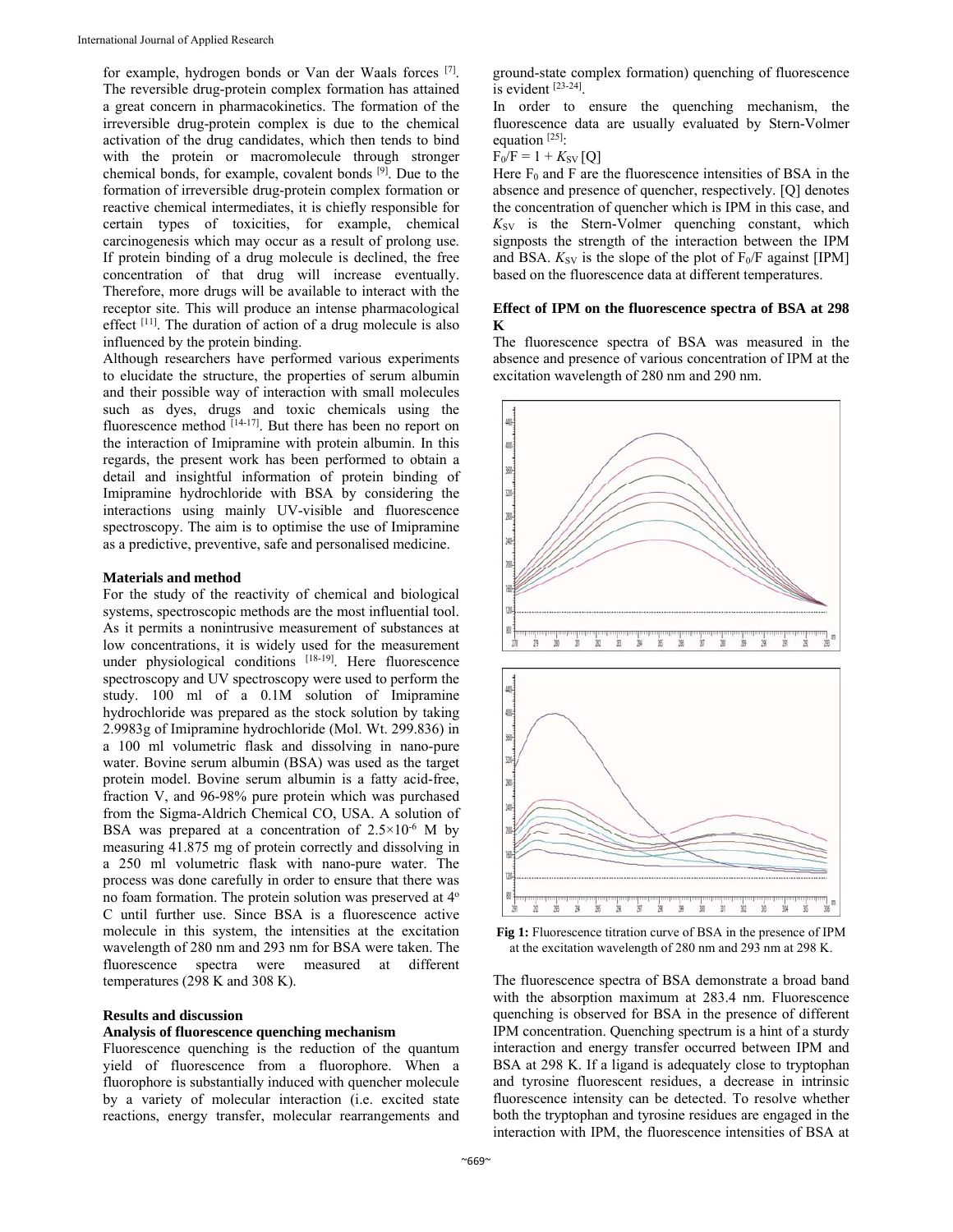the excitation wavelength of 280 nm and 293 nm was measured in the presence of IPM. When the excitation wavelength of 280 nm is used, the fluorescence of albumin comes from both tryptophan and tyrosine residues, whereas when the excitation wavelength of 293 nm is used, it only excites the tryptophan residues [21].

| $280$ nm | F0   | F    | F/F <sub>0</sub> | [IPM]/[BSA] |          | F0   |      | F/F <sub>0</sub> | [IPM]/[BSA] |
|----------|------|------|------------------|-------------|----------|------|------|------------------|-------------|
|          | 3653 | 3530 | 1.034            |             |          | 4177 | 4162 | 1.003            |             |
|          | 3653 | 3485 | 1.048            |             | $293$ nm | 4177 | 4151 | 1.006            |             |
|          | 3653 | 2998 | 1.218            |             |          | 4177 | 3666 | 1.139            |             |
|          | 3653 | 2736 | 1.335            |             |          | 4177 | 3520 | 1.186            |             |
|          | 3653 | 2401 | .521             |             |          | 4177 | 3214 | .299             |             |
|          | 3653 | 2310 | l.581            | 12          |          | 4177 | 3182 | 1.312            | 12          |
|          | 3653 | 1601 | 2.281            | 16          |          | 4177 | 2503 | 1.668            | 16          |

**Table 1:** Data for interaction of IPM with BSA at 298K

The plot  $F/F_0$  against [IPM]/ [BSA] is presented in figure 2, which indicates that in the presence of IPM, the fluorescence of BSA at the excitation wavelength of 280 nm obviously diverges from that the excitation wavelength of 293 nm. This substantial differences between the fluorescence quenching of serum albumin illustrate that there are alterations in the participating fluorophores of BSA at different wavelengths. At 280 nm fluorescence of BSA comes from both tryptophan and tyrosine residues, and at 293 nm fluorescence of BSA only involves tryptophan residue [22].



**Fig 2:** The plot F/F0 against [IPM]/ [BSA]

## **Effect of IPM on the fluorescence spectra of BSA at 308 K**

The fluorescence spectra of BSA with varying concentration of IPM at the excitation wavelength of 280 nm at 308K.



**Fig 3**: Fluorescence titration curve of BSA in the presence of IPM at the excitation wavelength of 280 nm at 308 K

The fluorescence spectra of BSA show a broadband with an absorption maximum at 312.5 nm. The quenching of fluorescence is observed for BSA in the presence of different IPM concentration. This quenching spectrum is a hint of a sturdy interaction and energy transfer between IPM and BSA at 308 K.



**Fig 4:** The Stern-Volmer plots for the quenching of BSA by IPM at 298K and 308K

The plot displays that in the above-mentioned concentrations, the results are in accordance with the Stern-Volmer equation. The plots are linear and Stern-Volmer quenching constants are obtained from the slopes at various temperatures, listed in table 2. The Stern-Volmer quenching constant decreases with increasing temperature for static quenching while for dynamic quenching the reverse effect  $[22]$ . From table 2, it is clear that the probable quenching mechanism of the IPM- BSA binding reaction is not initiated by dynamic quenching but by static quenching resulted from the complex formation.

**Table 2:** Stern-Volmer quenching constant  $K_{SV}$  of the system of IPM- BSA at 280nm (R =Correlation co-efficient)

| T(T) | $K_{SV}$ (L mol <sup>-1</sup> ) | R     |  |  |
|------|---------------------------------|-------|--|--|
| 298  | 0.0037                          |       |  |  |
| 308  | 0.0019                          | N 989 |  |  |

## **Thermodynamic parameters and nature of the binding forces**

The forces involve the interaction between quencher and fluorescence active molecule may be included as the hydrophobic force, electrostatic interactions, Vander Waals interactions, hydrogen bonds, etc. [27]. Thermodynamic parameters namely the change of enthalpy, the entropy and Gibb's free energy are anticipated for revealing the interaction between the IPM and BSA. The main reasons for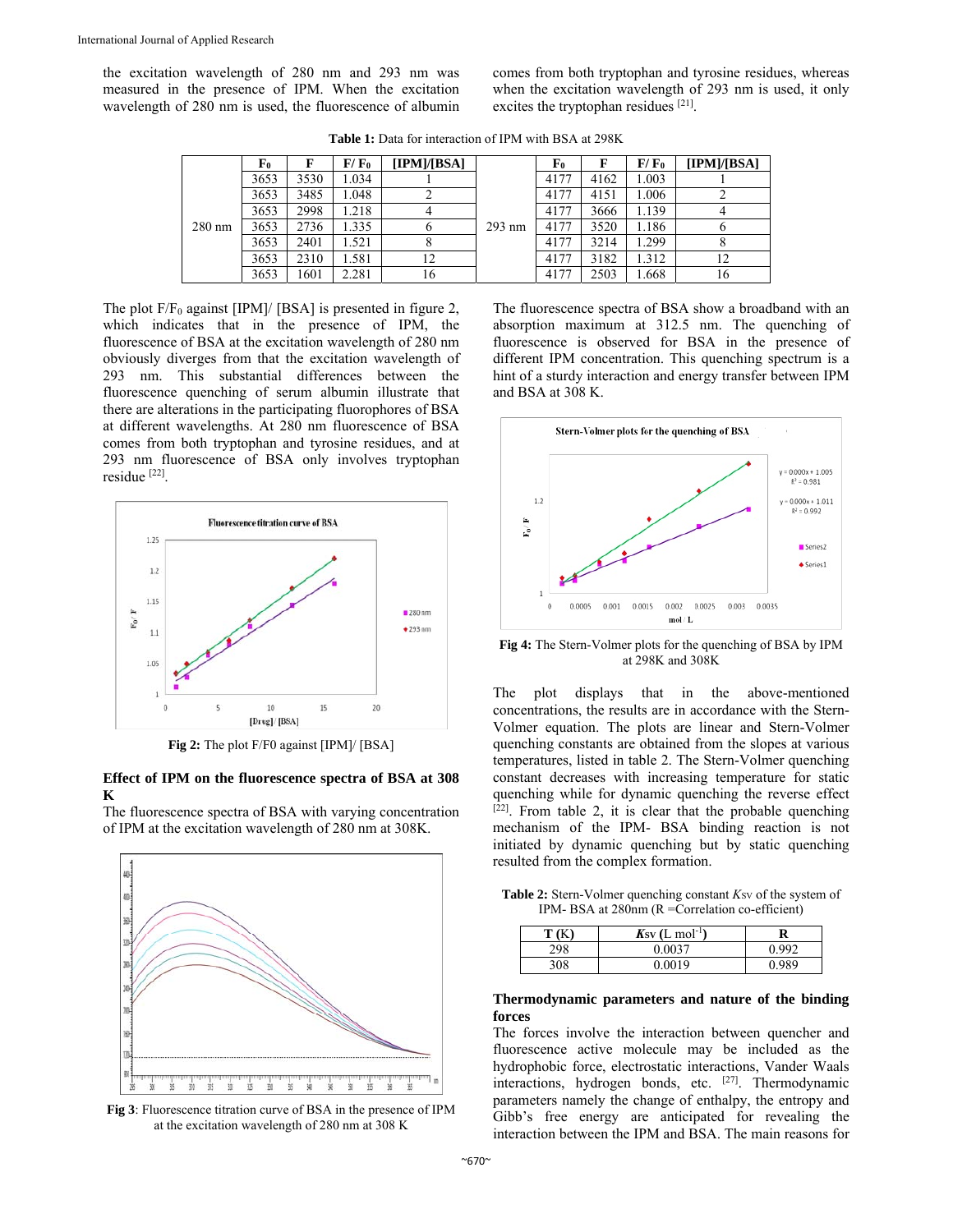carrying out the thermodynamic study of BSA-IPM interactions is to scrutinise the factors responsible for overall binding affinity and specificity of the drug molecule for the protein [28]. The thermodynamic parameters can be assessed from the Van't Hoff equation:

ln  $K_a$  = - ( $\Delta H / RT$ ) + ( $\Delta S / R$ )

Here ∆*H*, ∆*S* denotes as the change of enthalpy and the entropy, correspondingly; constants  $K_a$  are equivalent to the Stern-Volmer quenching constants  $K_{SV}$  at the corresponding temperature  $[29]$ , R is the gas constant. If the temperature does not differ so meaningfully, then the change of enthalpy  $(\Delta H)$  can be regarded as a constant <sup>[30]</sup>. The change of enthalpy (∆*H*) and the entropy (*∆S*) can be assessed from the slope and intercept of the fitted curve of  $ln K_{SV}$  against  $1/T$ , correspondingly.

From the subsequent equation Gibb's free energy (∆*G*) can be assessed:

∆*G* = ∆*H* - *T*∆*S* 

The temperature changes affect these binding forces as follows:

- When Δ*H* and Δ*S* are positive, it indicates a typical hydrophobic interaction [31].
- When ∆*H* and ∆*S* are negative, it is an indication of Vander Waals and hydrogen bonding in low dielectric media [31].
- Negative ∆*H* might have a role in electrostatic interactions, ∆*H* is assumed to be very little or almost zero [31].
- For the spontaneous binding of biomolecules and ligand.  $\Delta G$  is always negative <sup>[32]</sup>.

From the table 4, the change of free energy  $(\Delta G)$  is negative, the change of enthalpy (*∆H*) and the entropy (*∆S*) are positive. Different sign and magnitude of the thermodynamic parameters gives the impression of different interaction forces [33] such as the positive value of *∆S* and *∆H* is considered as the evidence of hydrophobic interaction from the point of view of H2O molecule structure while negative *∆H* and *∆S* values considered as the evidence of hydrogen bonds, Van der Waals interactions and protonation additional association. Electrostatic interactions are characterised by positive  $\Delta S$  and when  $\Delta H$  is almost zero [32]. The negative sign for *∆G* reveals that the binding

process is spontaneous [32]. Thus it can be settled that hydrogen bonding and Van der Waals interactions are present in the BSA-IPM binding.

**Table 3:** Data of Van't Hoff plot for BSA-IPM system at 280 nm at two different temperatures

| $K_{SV}$ ( $L \text{ mol}^{-1}$ ) | $ln K_{SV}$ |     | 1/T    |
|-----------------------------------|-------------|-----|--------|
| 0.0037                            | $-5.599$    | 298 | 0.0033 |
| 0.0019                            | $-6.265$    | 308 | 0.0032 |



**Fig 5**: The Van't Hoff Plot for BSA-IPM system at 280 nm at two different temperatures

**Table 4:** Thermodynamic parameters of the system of BSA-IPM at 280nm

| T(K) | $\Delta H$ (KJ/mol | $\Delta S$ (J/mol) | $\Delta G$ (KJ/mol) |
|------|--------------------|--------------------|---------------------|
| 298  | 0.0037             | 0.9259             | $-275.91$           |
| 308  | 0.0019             | 0.9626             | $-296.47$           |

# **Binding constant and binding points**

Once small molecule resides independently to a set of equivalent sites on a macromolecule, the equilibrium constant between free and bound molecule can be attained from the subsequent equation  $[33]$ :

 $log [F_0 - F]/F] = log K + n log [Q]$ 

Here, *K* and *n* denote the binding constant to a site and the number of binding per molecule, correspondingly. From the values of intercept and slope of the plot of log  $[(F_0-F)/F]$ versus log [IPM], the values of *K* and *n* are intended, correspondingly.

|      | F <sub>0</sub> | F    | $log [(F_0-F)/F]$ | $[IPM]$ mol/L        | $log$ [IPM] |      | F <sub>0</sub> | F    | $log [(F_0-F)/F]$ | $[IPM]$ mol/L        | $log$ [IPM] |
|------|----------------|------|-------------------|----------------------|-------------|------|----------------|------|-------------------|----------------------|-------------|
|      | 3653           | 3530 | $-1.457$          | $20 \times 10^{-6}$  | $-4.699$    |      | 4177           | 4162 | $-2.443$          | $20 \times 10^{-6}$  | $-4.699$    |
|      | 3653           | 3485 | $-1.316$          | $40\times10^{-6}$    | $-4.397$    |      | 4177           | 4151 | $-2.203$          | $40\times10^{-6}$    | $-4.397$    |
|      | 3653           | 2998 | $-0.660$          | $80\times10^{-6}$    | $-4.096$    |      | 4177           | 3666 | $-0.855$          | $80\times10^{-6}$    | $-4.096$    |
| 298K | 3653           | 2736 | $-0.474$          | $120\times10^{-6}$   | $-3.920$    | 308K | 4177           | 3520 | $-0.729$          | $120\times10^{-6}$   | $-3.920$    |
|      | 3653           | 2401 | $-0.282$          | $160 \times 10^{-6}$ | $-3.795$    |      | 4177           | 3214 | $-0.523$          | $160 \times 10^{-6}$ | $-3.795$    |
|      | 3653           | 2310 | $-0.235$          | $240\times10^{-6}$   | $-3.619$    |      | 4177           | 3182 | $-0.504$          | $240\times10^{-6}$   | $-3.619$    |
|      | 3653           | 1601 | 0.107             | $320\times10^{-6}$   | $-3.494$    |      | 4177           | 2503 | $-0.174$          | $320\times10^{-6}$   | $-3.494$    |

**Table 5:** Data regarding binding constant and binding points for BSA-IPM system at 298 K and `308K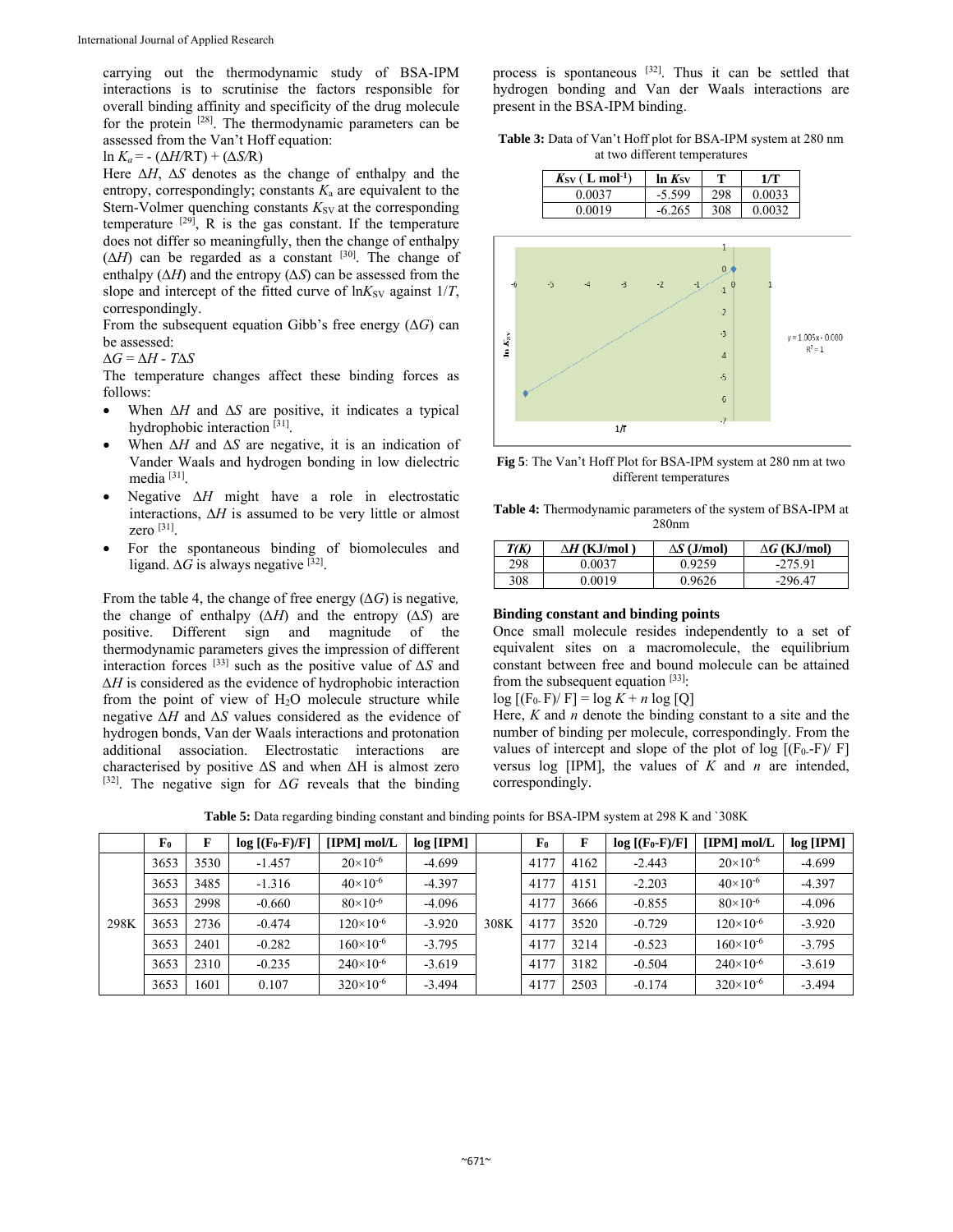

**Fig 6**: Plot for the determination of binding constant and binding points of BSA-IPM system at 298K and 308 K

**Table 6:** Binding constant and binding points of the system of IPM- BSA at 280nm

| T (K) | K(L/mol) | n      |
|-------|----------|--------|
| 298   | 4.6578   | 1.3083 |
| 308   | 5.5372   | 1.6084 |

From the table 6, it is evident that the values of *K* and *n*, at 280 nm are different at different temperatures (298K and 308K), which was obtained from the intercept and slope, separately. It was detected that the binding constant decreases with the increase in temperature, resulting in the reduction of the stability of the BSA-IPM complex, which is a further proof that the fluorescence quenching mechanism of BSA-IPM system is static. The values of *n* remained constant at different temperatures. From the experimental data, it is evident that the binding mole ratio for the BSA-IPM system is 1: 1.

## **Conclusion**

Analyses of the interactions of Imipramine hydrochloride (IPM) with BSA under the physiological buffer (pH 7.4) were carried out by fluorescence spectroscopic technique. The fluorescence quenching of BSA was also observed in presence of IPM. The experimental results indicated that tyrosine residues also participate with tryptophan residues in the interactions of IPM with BSA at 280 nm excitation wavelength.

From Stern-Volmer constant value at different temperature (298 and 308K), the quenching of fluorescence of BSA initiated by IPM was found to be static. In order to determine the factors responsible for the overall binding affinity and specificity of the drugs, thermodynamic parameters namely enthalpy change (∆H), entropy change (∆S), and Gibb's free energy (∆G) for BSA-IPM system was measured on the basis of Van't Hoff equation. The observation demonstrates the existence of hydrogen bonding and hydrophobic interaction in BSA-IPM complex formation which indicates reversible binding. The interaction process was spontaneous and the mole ratio of BSA-IPM is 1:1 (which indicated that 1 mole of IPM binds with 1 mole of BSA). The binding process is reversible and spontaneous.

The experimental consequences bear a great impact in pharmacy, pharmacology and biochemistry, and are expected to provide important insight into the interaction of the drug molecule with protein albumin. From the protein binding study, accurate calculation of different pharmacokinetic parameters of Imipramine is possible. Thus, the study will be helpful in designing actual dosage

regimen and finding out new drugs with lower side effects. So from the interaction study of BSA-IPM, future study can be done besides having an analgesic effect. This study will help to discover some new kind of pharmacological properties of Imipramine hydrochloride and to design a predictive, preventive, safe and personalised medicine.

#### **Acknowledgement**

The authors express earnest thanks and gratitude to Novartis (Bangladesh) Ltd. for giving the Imipramine as a gift sample. We are grateful to Center for Advance Research and Sciences (CARS) and Department of Clinical Pharmacy and Pharmacology, University of Dhaka for their logistic support and motivation.

#### **References**

- 1. Lazaro E, Lowe PJ, Briand X, Faller B. Medicinal chemistry. 2008; 51:2009-20017.
- 2. Hu YJ, Liu Y, Sun TQ, Bai AM, Lü JQ, Pi ZB. Binding of anti-inflammatory drug cromolyn sodium to bovine serum albumin. Int J Biol Macromol. 2006; 39(4- 5):280-5.
- 3. Tian J, Liu J, He W, Hu Z, Yao X, Chen X. Probing the binding of scutellarin to human serum albumin by circular dichroism, fluorescence spectroscopy, FTIR, and molecular modelling method. Biomacromolecules. 2004; 5(5):1956-61.
- 4. He XM, Carter DC. Atomic structure and chemistry of human serum albumin. Nature. 1992; 358(6383):209- 15.
- 5. Shargel L, Andrew Y. Applied Biopharmaceutics and Pharmacokinetics (5th ed.). 2005; 10:253-02.
- 6. Wise SA, Watters RL. Bovine Serum Albumin (7 % Solution). Certificate of Analysis. United States National Institute of Standards & Technology. 2011.
- 7. Skoog. Principles of Instrumental Analysis (6th ed.). Thomson Brooks/Cole. 2007, 169-173.
- 8. Stormo GD. DNA binding sites: representation and discovery. Bioinformatics. 2000; 16(1):16-23.
- 9. Sultana S, Sayeed Bin MS, Islam MS, Bahar A, Sultan MZ, Hasnat A. Interaction of nalbuphine hydrochloride with deoxyribonucleic acid measured by fluorescence quenching. Drug Res. 2013; 63:224-227.
- 10. Yun-Kai LV, Pan LI, Miao-Lun JIAO, Bao-Sheng LIU, Chao YANG. Fluorescence quenching study of moxifloxacin interaction with calf thymus DNA. Turkish Journal of Chemistry. 2014, 1-8.
- 11. Zhang G, Keita B, Craescu CT, Miron S, de Oliveira P, Nadjo L. Molecular interactions between Wells-Dawson type polyoxometalates and human serum albumin. Biomacromolecules. 2008; 9(3):812-7.
- 12. Gillen C, Haurand M, Kobelt DJ, Wnendt S: Affinity, potency and efficacy of Imipramine and its metabolites at the cloned human mu-opioid receptor. Naunyn Schmiedebergs Arch Pharmacol. 2000 Aug; 362(2):116-21.
- 13. Raffa RB, Friderichs E, Reimann W, Shank RP, Codd EE, Vaught JL: Opioid and nonopioid components independently contribute to the mechanism of action of Imipramine, an 'atypical' opioid analgesic. J Pharmacol Exp Ther. 1992 Jan; 260(1):275-85.
- 14. Ran D, Wu X, Zheng J, Yang J, Zhou H, Zhang M *et al*. Study on the interaction between florasulam and bovine serum albumin. J Fluoresc. 2007; 17(6):721-6.